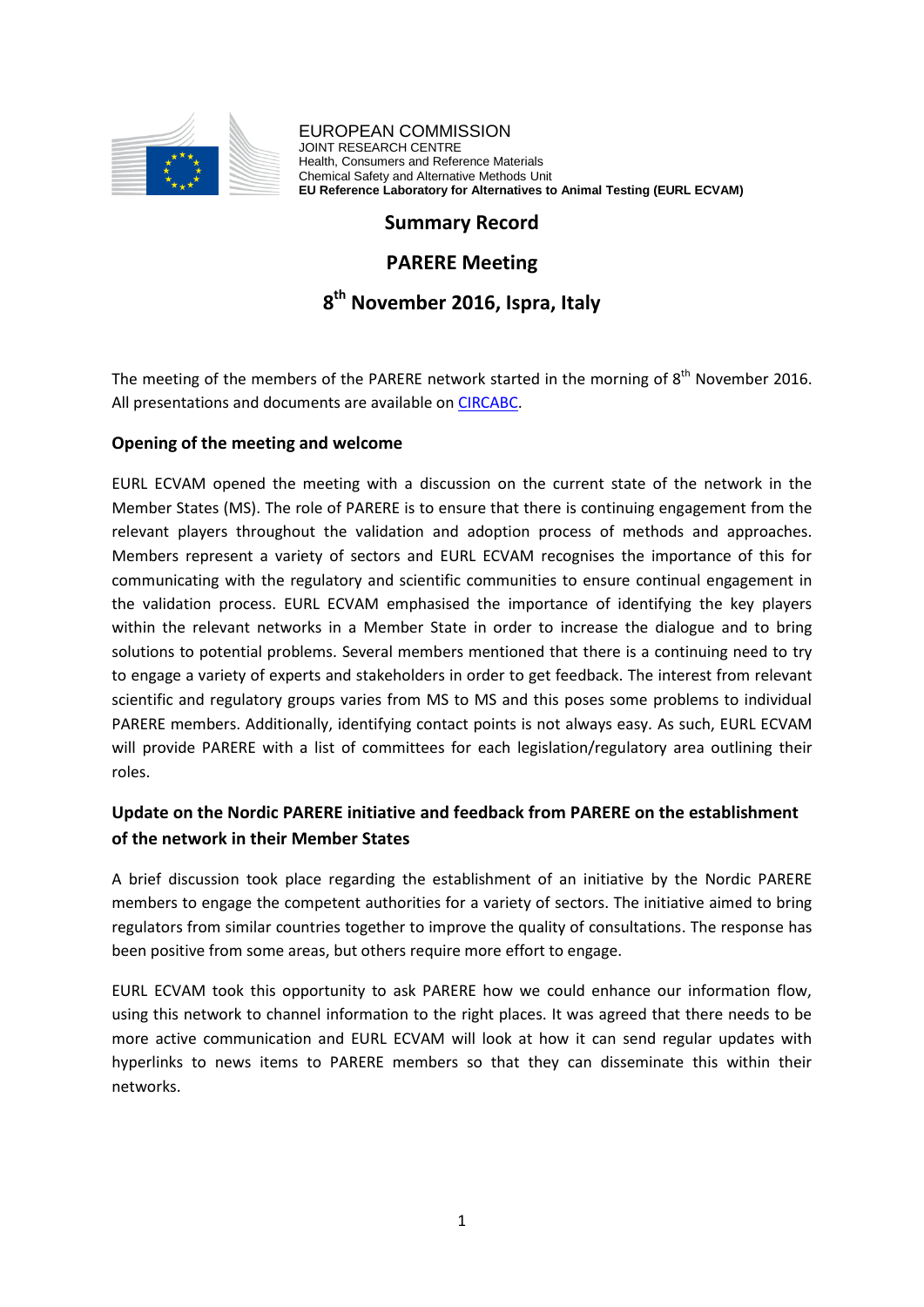#### **Consultation of PARERE on the EDITOX test method submission**

EURL ECVAM outlined the principles of the method that had been submitted to EURL ECVAM in 2016. EDITOX is an *in vitro* cell-based method to assess the risk for chemical compounds to induce psychiatric adverse side effects (depression, suicide). It consists of the quantitative analysis of RNA editing modifications of the serotonin receptor 2C (5-HT2cR) induced by pharmaceutical compounds. The EDITOX assay entered the EURL ECVAM validation process at the stage of the pre-submission in June 2016. The consultation of PARERE on this method ran until the 20th of January 2017.

#### **Consultation of PARERE on the bioaccessability method**

In September 2016, ECHA established an Expert Group on bioelution to advise on the use of bioelution assays in a regulatory context (with CLP as the main focus). The bioelution test method measures the release of a metal ion into 0.07 N hydrochloric acid which is proposed to serve as simulated physiological fluid (i.e. simulated gastric fluid). The bioaccessibility is the fraction of the substance that dissolves under these conditions and is potentially available for absorption into systemic circulation. This method proposes to generate bioaccessible metal ion data for the oral route of exposure, which is relevant to systemic effects of metal-containing materials. However, it is not a toxicity test. PARERE members gave feedback during the meeting which resulted in EURL ECVAM revising the questions of the consultation, which ran until the 20th of January 2017.

## **A proposal for a Guidance Document on the characterisation of** *in vitro* **human hepatic metabolic clearance methods**

There is increasing demand (from researchers, test method developers, regulators, end-users) to integrate kinetics information in chemical risk assessment. This is based on the fact that exposure to a chemical does not automatically mean that all of the dose will be bioavailable and therefore able to cause a specific toxicity. Hence the knowledge of the chemical's human kinetics can assist to better design toxicity tests (both *in vivo* and *in vitro*) and interpret toxicological findings. With a view to enhancing the use of human *in vitro* methods for hepatic metabolic clearance in chemical hazard and risk assessment, a new project proposal on an OECD Guidance Document (GD) will be submitted to the OECD in order to characterise *in vitro* hepatic metabolic clearance methods and to facilitate method comparison and the evaluation of their performance. The Guidance Document will therefore aid clearance method developers and end-user to characterise and report the salient attributes of different methods to facilitate method comparison and increase confidence in their use to support chemical risk assessment.

# **New project proposal to the OECD to develop a Performance-Based Test Guideline on Defined Approaches for skin sensitisation testing**

The project proposal for the development of a Performance-Based Test Guideline (PBTG) for skin sensitisation was outlined by EURL ECVAM. The PBTG would include Defined Approaches (DA) and possibly individual test methods which have been shown to provide comparable information to the Local Lymph Node Assay (LLNA) for hazard identification or hazard characterisation purposes. The project would be led by EC, US and Canada with the support from all other ICATM partners. Assessment criteria for defined approaches will be established following systematic evaluation of the uncertainty of LLNA reference data (in terms of reproducibility and relevance to humans). Defined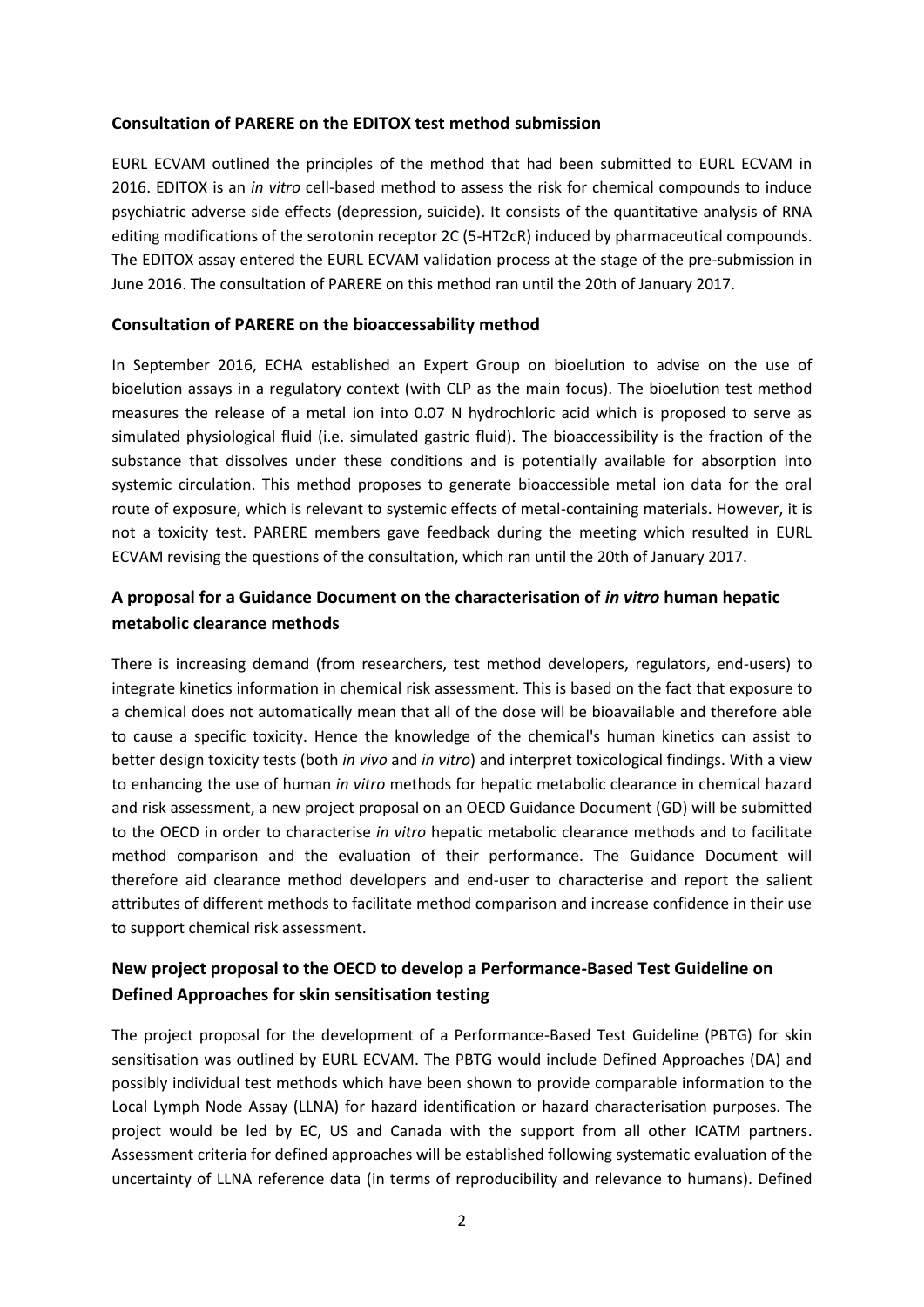approaches can be evaluated against these assessment criteria and in the light of the systematic review of the LLNA data. Defined approaches/individual methods meeting the criteria would be annexed to the PBTG and information generated with these defined approaches/methods would be covered by Mutual Acceptance of Data (MAD) and would have equal footing with information obtained with the animal-based method.

#### **Follow-up:**

Following the discussions which took place during the meeting, the following was agreed:

- EURL ECVAM will provide PARERE members with a list of relevant committees which they could consider contacting.
- A one page leaflet detailing the roles and responsibilities of the PARERE network will be created so that PARERE can use this to inform third parties.
- EURL ECVAM will also consider packaging information and news items for PARERE members in an email newsletter which can then be forwarded to their networks.